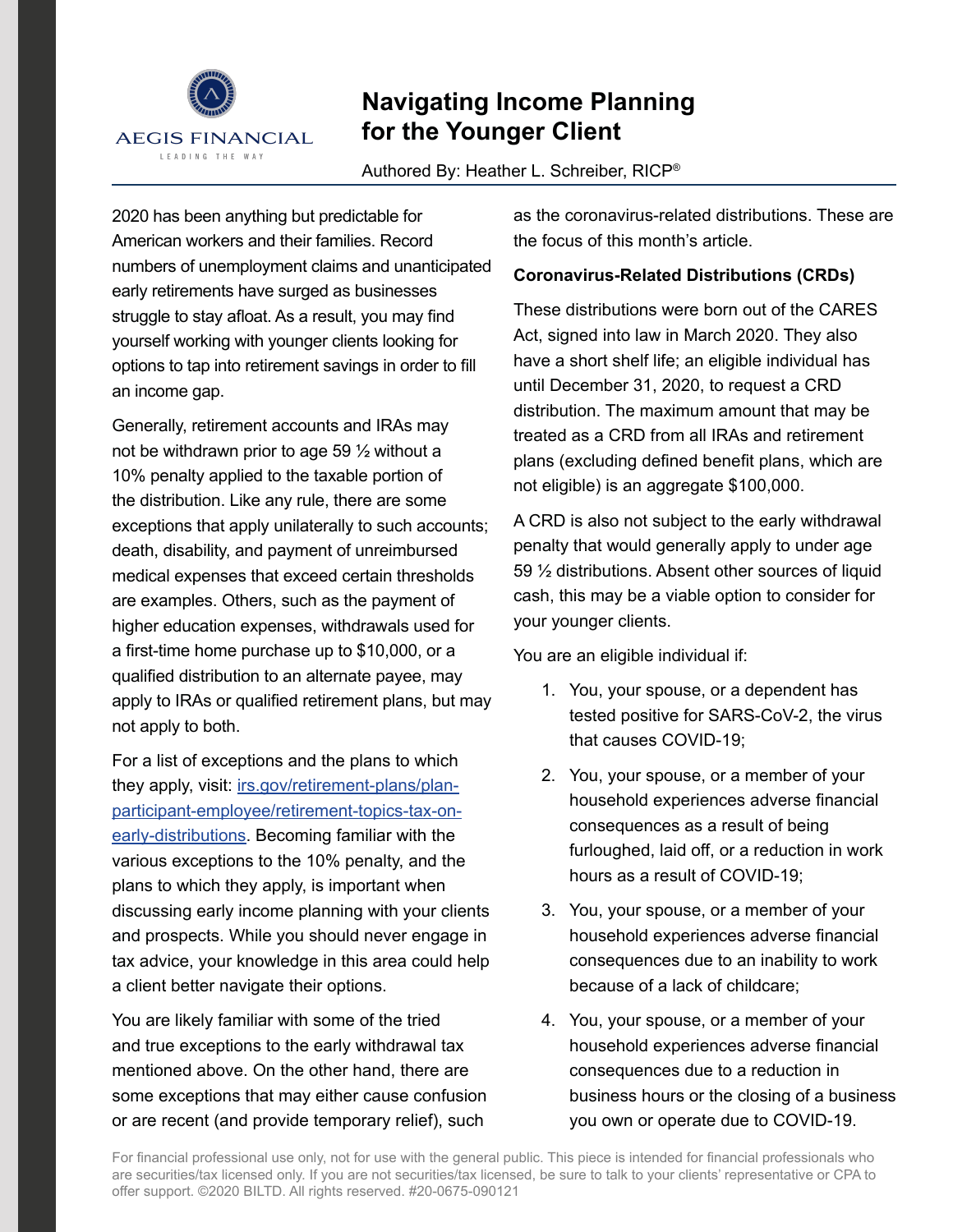The tax liability on an eligible CRD may be spread ratably over three years. Any unused portion of a CRD may also be rolled back within three years, beginning with the day after a CRD is distributed from an eligible retirement plan. Any such rollover of a CRD does not count against the one-rolloverper-12-month rule. For a detailed discussion of the most recent guidance on CRDs, refer to IRS Notice 2020-50: [irs.gov/pub/irs-drop/n-20-50.pdf](https://www.irs.gov/pub/irs-drop/n-20-50.pdf).

#### **Here's an example:**

*Joe meets the requirements for a CRD and elects to take one from his IRA in the amount of \$60,000. Joe will include \$20,000 in each of the three tax years: 2020, 2021, and 2022. Conversely, Joe could elect to pay all the taxes in 2020. Joe may also elect to roll all or a portion of the proceeds back into the IRA within three years from the date of distribution to avoid taxation of the amount recontributed.*

#### **The Fine Print:**

The application of CRDs created under the CARES Act applies to eligible retirement plans, including 401(k)s and IRAs; however, a qualified plan sponsor is not required to permit such a distribution. Your clients should check with their employer to determine if a CRD is permitted under the terms of the plan.

Future guidance on reporting such distributions is expected from the IRS. Individuals should strongly consider whether a CRD makes sense, long-term, particularly if the retirement account from which they exercise the distribution is already at a loss due to market conditions.

# **Commonly Asked Questions:**

Q: Can I take a CRD from my 401(k) and roll it directly to my IRA?

A: Assuming the employer permits CRDs, IRS Notice 2020-50 Section 2B states that the plan sponsor is not required to offer a direct rollover option to the plan participant. However, the 20% mandatory withholding requirement that normally applies to eligible rollover distributions does not apply to CRDs. Therefore, upon receiving such distributions, and to the extent that the funds are not needed by the participant, the money may be rolled into an IRA or other eligible plan beginning the day after the CRD was distributed, but no later than three years from such date.

Q: If I am eligible for a CRD, may I convert the distribution to a Roth IRA and spread the tax liability ratably over three years?

A: No. Section 1D of IRS Notice 2020-50 states that only a CRD that is eligible for "tax-free rollover treatment" may be recontributed to another eligible retirement plan within three years from the date of distribution. Therefore, a Roth IRA does not meet the eligibility criteria for tax-free treatment and a CRD that is subsequently converted to a Roth IRA must be treated as income in the year it is converted.

Q: Do I have to prove that I needed the CRD and/ or how I used the funds?

A: No. Section 1C states that an eligible individual who has experienced adverse financial consequences may still request a CRD without needing or proving that the amount of the distribution met the specific financial hardship caused by the coronavirus.

Q: My 401(k) only offers in-service withdrawals once I reach age 59 ½. I am only 49. Am I able to take a CRD from my 401(k) plan?

A: A plan sponsor is not required to offer a CRD under the terms of the plan. However, even though non-hardship, in-service withdrawals are generally not permitted until age 59  $\frac{1}{2}$ , plan permitting, CRDs are exempt from this age requirement. Therefore, it is possible that the plan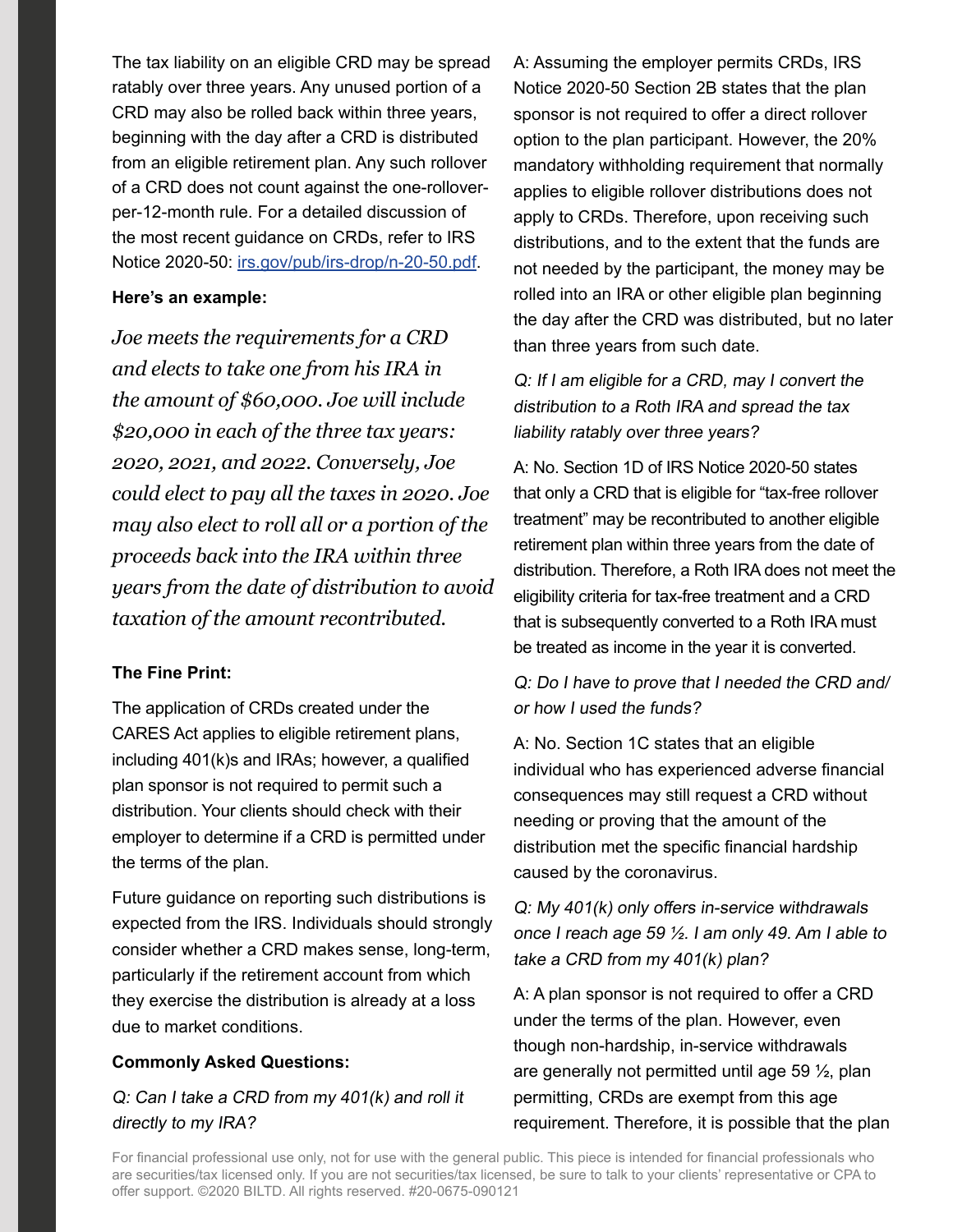may allow a CRD, regardless of the participant's age. The CRD would also be exempt from the 10% early withdrawal tax.

# **Series of Substantially Equal Periodic Payments – "72(t) Payments"**

A series of payments that meets the definition of substantially equal periodic payments tend to be the first option considered when an ongoing income need arises, or is not limited to a one-time income deficit. I will refer to them as 72(t) payments. As a refresher, 72(t) payments are a series of equal payments made monthly, quarterly, or annually, longer than five years or until age 59 ½.

What gets lost in translation sometimes is the fact that the IRS outlines strict guidance on how these 72(t) payments must be calculated. Refer to Revenue Ruling 2002-62 [\(irs.gov/pub/irs-drop/rr-](https://www.irs.gov/pub/irs-drop/rr-02-62.pdf)[02-62.pdf](https://www.irs.gov/pub/irs-drop/rr-02-62.pdf)) for a detailed explanation of the rules. It's worth the read to get a full appreciation of the fact that the IRS means business if your client chooses to use the strategy.

#### *Here's what you need to know:*

- 1. There are three IRS-approved methods to choose from when determining the amount of the series of 72(t) payments.
- 2. Failure to use one of the approved methods, or a miscalculation of the same, could result in a retroactive assessment of the 10% early withdrawal penalty plus interest from day one.
- 3. Once the frequency of payments is chosen, the same must be used for the duration of the payment schedule. For example, a monthly payment cannot later be switched to quarterly or annual payments.
- 4. No additions or distributions outside of the series of 72(t) payments may be made into or out of an IRA (or IRAs) used to calculate the series of payments during the duration

of payments. If such action occurs, the retroactive penalty plus interest will apply.

5. Any of the series of payments may not be rolled back into an eligible retirement plan or IRA.

#### **Practical Implications:**

72(t) payments, calculated under one of the three IRS-approved methods, may not adequately satisfy the income gap the client is trying to replace. Therefore, the strategy, in many cases, isn't an exact fit and becomes a decision of whether to "do with less" or find another source of income. Randomly choosing an annual distribution figure and "sticking with it" for longer than five years or age 59  $\frac{1}{2}$  will not work! I have seen this mistake made time and time again.

The calculated payment must comply with IRS guidance and is a derivative of the IRA balance, the IRA owner's age, and, in two of the methods, 120% of the Applicable Federal Midterm Rate in the month payments are to begin or in the two months prior. With current rates at historic lows, this means that a greater balance is needed to provide the same amount of income, were it not for the dip in interest rates. Historic 7520 interest rates may be found here: [irs.gov/businesses/small-businesses](https://www.irs.gov/businesses/small-businesses-self-employed/section-7520-interest-rates)[self-employed/section-7520-interest-rates](https://www.irs.gov/businesses/small-businesses-self-employed/section-7520-interest-rates).

If the payments are intended to offset an income deficit, individuals must understand that payments must continue without interruption for the duration to avoid potential penalties and interest. Your clients should speak to their tax advisors before electing this strategy to ensure they have a full appreciation of the benefits and trade-offs of using the strategy to avoid the 10% penalty.

# **The Overlooked Age 55 Rule**

In my time working with financial professionals, this next exception is, bar none, the one that catches financial professionals by surprise the most. Many have never heard of it, yet it can be one of the